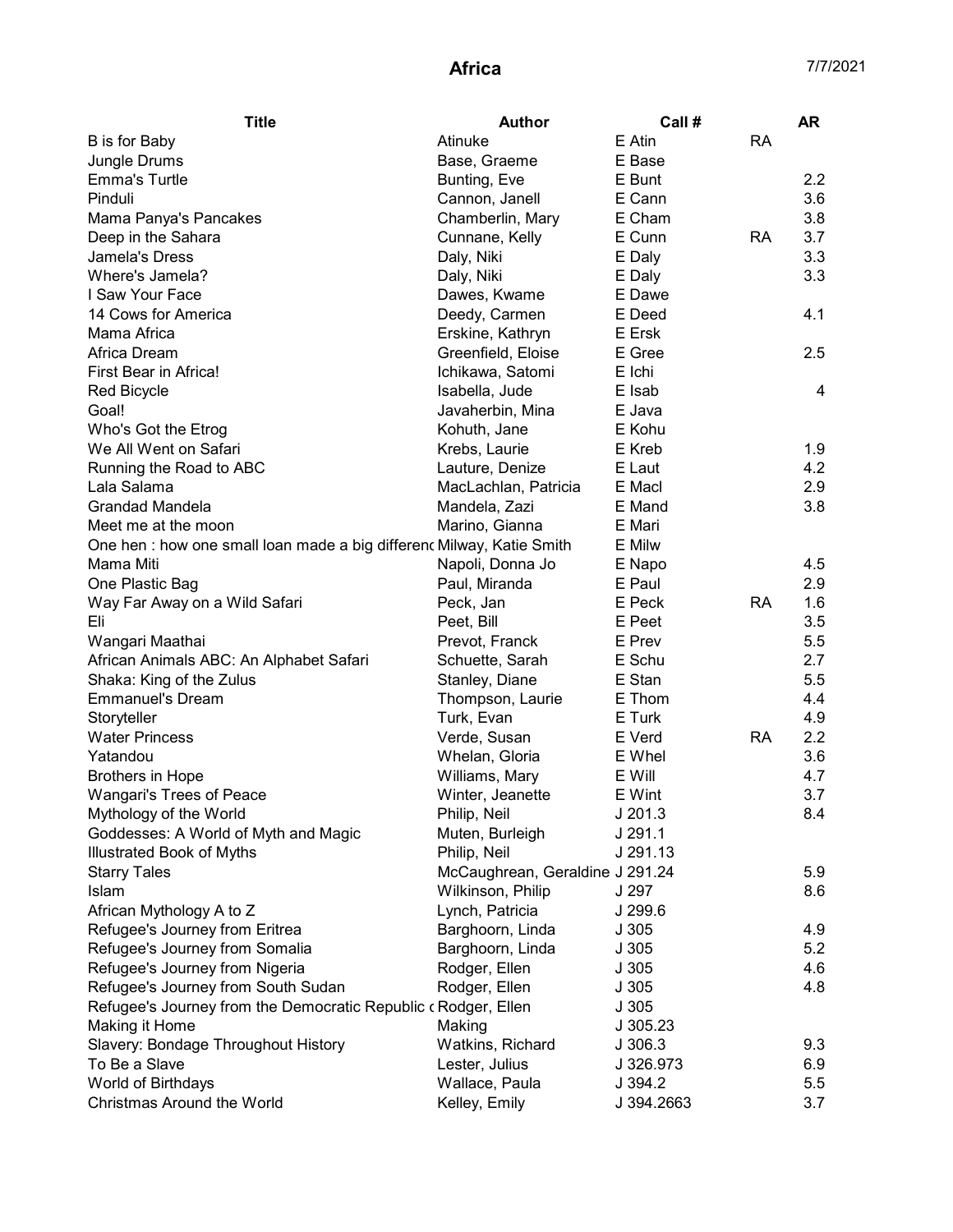| <b>Title</b>                                                        | <b>Author</b>                       | Call#      |           | <b>AR</b> |
|---------------------------------------------------------------------|-------------------------------------|------------|-----------|-----------|
| <b>Pretty Salma</b>                                                 | Daly, Niki                          | J 398.2    |           | 3.2       |
| 33 Multicultural Tales to Tell                                      | DeSpain, Pleasant                   | J 398.2    |           | 5.1       |
| Our Favorite Stories from Around the World                          | Gavin, Jamila                       | J 398.2    |           |           |
| Kallaloo                                                            | Gershator, Phyllis                  | J 398.2    |           | 3         |
| Old Mikamba Had a Farm                                              | Isadora, Rachel                     | J 398.2    |           |           |
| Rimonah of the Flashing Sword                                       | Kimmel, Eric                        | J 398.2    |           | 4.1       |
| Barefoot Book of Giants, Ghosts and Goblins                         | Matthews, John                      | J 398.2    |           |           |
| Nightingale                                                         | Pinkney, Jerry                      | J 398.2    |           | 5.6       |
| Can You Guess My Name?                                              | Sierra, Judy                        | J 398.2    |           | 4.9       |
| Mightier Than the Sword                                             | Yolen, Jane                         | J 398.2    |           | 5         |
| Anansi Does the Impossible                                          | Aardema, Verna                      | J 398.2069 |           | 3.2       |
| Bringing the Rain to Kapiti Plain                                   | Aardema, Verna                      | J 398.2096 |           | 4.6       |
| Why Mosquitos Buzz in People's Ears                                 | Aardema, Verna                      | J 398.2096 | <b>RA</b> | 4         |
| Fortune-Tellers                                                     | Alexander, lloyd                    | J 398.2096 |           | 4.6       |
| Cow-Tail Switch                                                     | Courlander, Harold                  | J 398.2096 |           | 4.8       |
| Ananse and the Lizard                                               | Cummings, Pat                       | J 398.2096 |           | 4         |
| Hatseller and the Monkeys                                           | Diakite, Baba                       | J 398.2096 |           | 4.1       |
| Fly, Eagle, Fly!                                                    | Gregorowski, Christopher J 398.2096 |            |           |           |
| Story, a Story                                                      | Haley, Gail                         | J 398.2096 |           | 4.2       |
| Anancy and the Haunted House                                        | Keens-Douglas, Richardo J 398.2096  |            |           | 3.8       |
| Anansi and the Magic Stick                                          | Kimmel, Eric                        | J 398.2096 | <b>RA</b> | 2.4       |
| Anansi Goes Fishing                                                 | Kimmel, Eric                        | J 398.2096 |           | 2.3       |
| Anansi the Spider                                                   | McDermott, Gerald                   | J 398.2096 |           | 2.8       |
| Zomo the Rabbit                                                     | McDermott, Gerald                   | J 398.2096 |           | 2.3       |
| Hyena and the Moon: Stories to Tell from Kenya                      | McNeil, Heather                     | J 398.2096 |           |           |
| Spider Weaver                                                       | Musgrove, Margaret                  | J 398.2096 |           | 4.4       |
| Abiyoyo                                                             | Seeger, Pete                        | J 398.2096 |           | 2.2       |
| Abiyoyo Returns                                                     | Seeger, Pete                        | J 398.2096 |           | 2.7       |
| Master Man                                                          | Shepard, Aaron                      | J 398.2096 |           | 3         |
| Mufaro's Beautiful Daughters                                        | Steptoe, John                       | J 398.2096 |           | 4.3       |
| Lonely Lioness and the Ostrich Chicks                               | Aardema, Verna                      | J 398.2452 |           | 3.8       |
| <b>Endangered Animals of Africa</b>                                 | Allgor, Marie                       | J 591.68   |           | 4.7       |
| Roar! 100 Fun Facts About African Animals                           | Drimmer, Stephanie                  | J 591.96   |           | 4.7       |
| <b>African Critters</b>                                             | Haas, Robert B.                     | J 591.96   |           | 6.3       |
| <b>Truth About Hippos</b>                                           | Eaton, Maxwell III                  | J 599.635  | <b>RA</b> |           |
| Owen and Mzee: the true story of a remarkable fri Hatkoff, Isabella |                                     | J 599.635  |           | 5.4       |
| <b>Elephant Scientist</b>                                           | O'Connell, Caitlin                  | J 599.67   |           | 8.4       |
| <b>African Elephants</b>                                            | Hirsch, Rebecca                     | J 599.674  |           | 4.8       |
| William Kankwamba: Powering His Village                             | Burns, Kylie                        | J 621.4    |           |           |
| Cooking the Mediterranean Way                                       | Behnke, Alison                      | J641.5     |           |           |
| Cooking the East African Way                                        | Montgomery, Bertha                  | J 641.59   |           | 6.7       |
| Desserts Around the World                                           | Engfer, Lee                         | J641.8     |           |           |
| Christmas Crafts from Around the World                              | Sadler, Judy                        | J 745.594  |           |           |
| Seven Wonders of Ancient Africa                                     | Woods, Michael                      | J 960      |           | 5.8       |
| Tunisia                                                             | Block, Marta                        | J961.1     |           | 6.6       |
| We Visit Ethiopia                                                   | Bankston, John                      | J 963      |           |           |
| Ethiopia                                                            | Seavey, Lura                        | J 963      |           |           |
| Leila, a Tuareg Child                                               | Giraud, Herve                       | J 966      |           | 4.1       |
| Sierra Leone                                                        | Hasday, Judy                        | J 966.4    |           |           |
| Liberia                                                             | Doak, Robin                         | J 966.62   |           | 6         |
| We Visit Ghana                                                      | Bankston, John                      | J 966.7    |           |           |